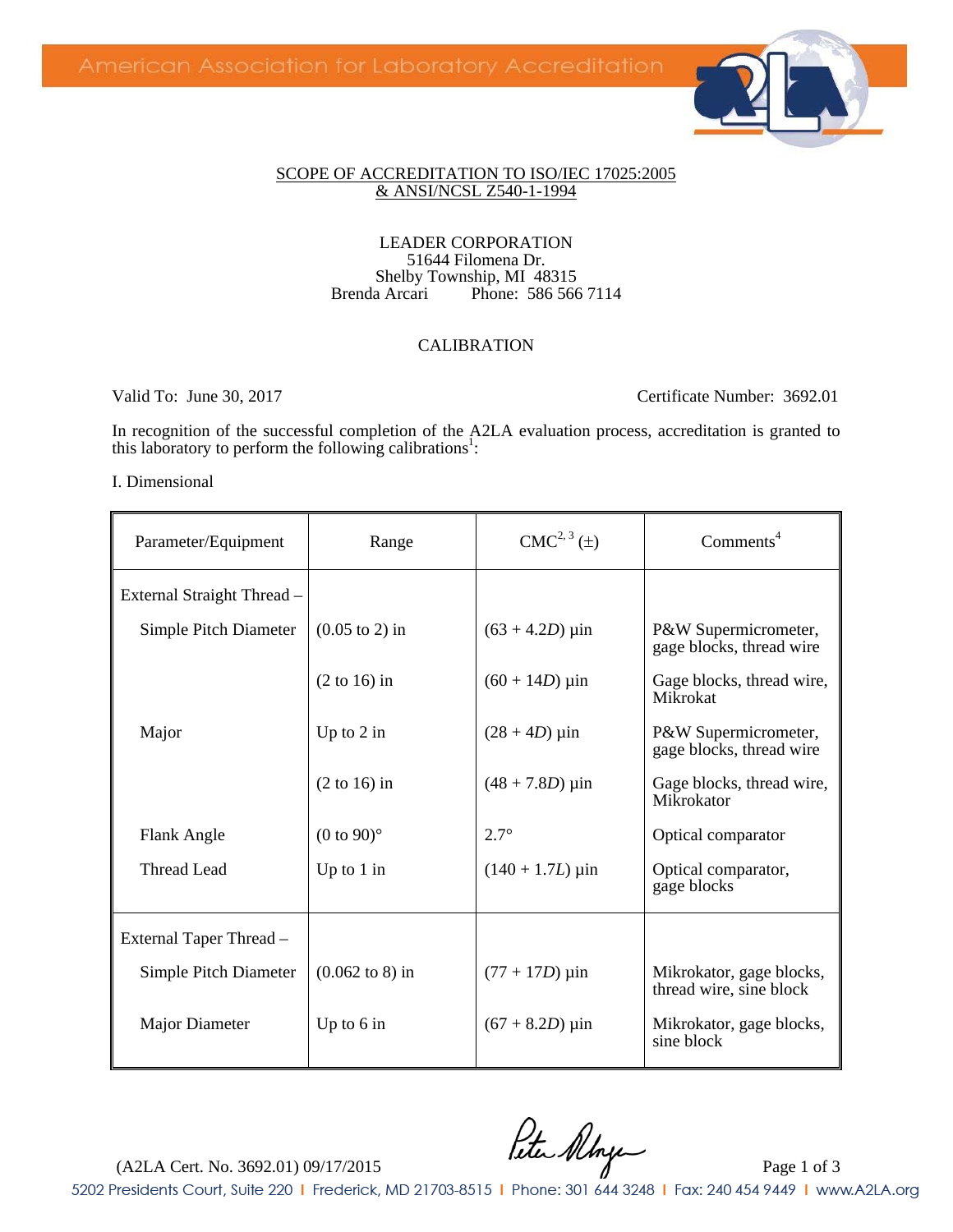| Parameter/Equipment                                         | Range                             | $CMC2, 3(\pm)$                        | Comments                                         |
|-------------------------------------------------------------|-----------------------------------|---------------------------------------|--------------------------------------------------|
| Internal Straight Thread -                                  |                                   |                                       |                                                  |
| <b>Pitch Diameter</b><br>$(0.5 \text{ to } 80 \text{ TPI})$ | Up to $8$ in                      | $(130 + 47D)$ µin                     | Master plug                                      |
| <b>Minor Diameter</b>                                       | $(0.1$ to 1) in<br>$(1 to 8)$ in  | $(160 + 15D)$ µin<br>$(85 + 15D)$ uin | Gage pins, gage blocks                           |
| Internal Taper Thread -                                     |                                   |                                       |                                                  |
| <b>Pitch Diameter</b>                                       | Up to $8$ in                      | $(120 + 18D) \,\mu \text{in}$         | Taper master plug set                            |
| <b>Minor Diameter</b>                                       | $(0.05 \text{ to } 8) \text{ in}$ | $(190 + 8.2D) \,\mu \text{in}$        |                                                  |
| <b>Cylindrical External</b>                                 | $(0.01 \text{ to } 8) \text{ in}$ | $(18 + 8.8D) \,\mu \text{in}$         | Mikrokator, gage blocks                          |
| <b>Cylindrical Ring Gages</b>                               | $(0.1 \text{ to } 8)$ in          | $(27 + 2.4D)$ µin                     | Master rings, comparison<br>equipment, UMM       |
| Spline Gage Plug – MOW                                      | $(0.05 \text{ to } 9) \text{ in}$ | $(78 + 13D)$ µin                      | Mikrokator, gage blocks,<br>gear measuring wires |
| Spline Gage Ring – MBW                                      | $(0.2 \text{ to } 9)$ in          | $(160 + 8.2D) \,\mu \text{in}$        | Gage blocks, gage measuring<br>wires             |
| <b>Dimension Over Roll</b>                                  | Up to $8$ in                      | $(92 + 0.8L) \,\mu \text{in}$         | Roll gage, gage blocks, pins                     |

## II. Dimensional Testing/Calibration<sup>5</sup>

| Parameter/Equipment   | Range                             | $CMC2, 3(\pm)$                | Comments   |
|-----------------------|-----------------------------------|-------------------------------|------------|
| Length <sup>5</sup> – |                                   |                               |            |
| $1D - Measure$        | Up to $14$ in                     | $(49 + 3.6L)$ µin             | Micro-Hite |
| $3D - Measure$        |                                   |                               |            |
| Linear                | Up to $14 \times 16 \times 12$ in | $(280 + 29L) \,\mu \text{in}$ | <b>CMM</b> |
| Volumetric            | Up to $14 \times 16 \times 12$ in | $450 \mu$ in                  |            |

 $($ A2LA Cert. No. 3692.01) 09/17/2015  $\theta$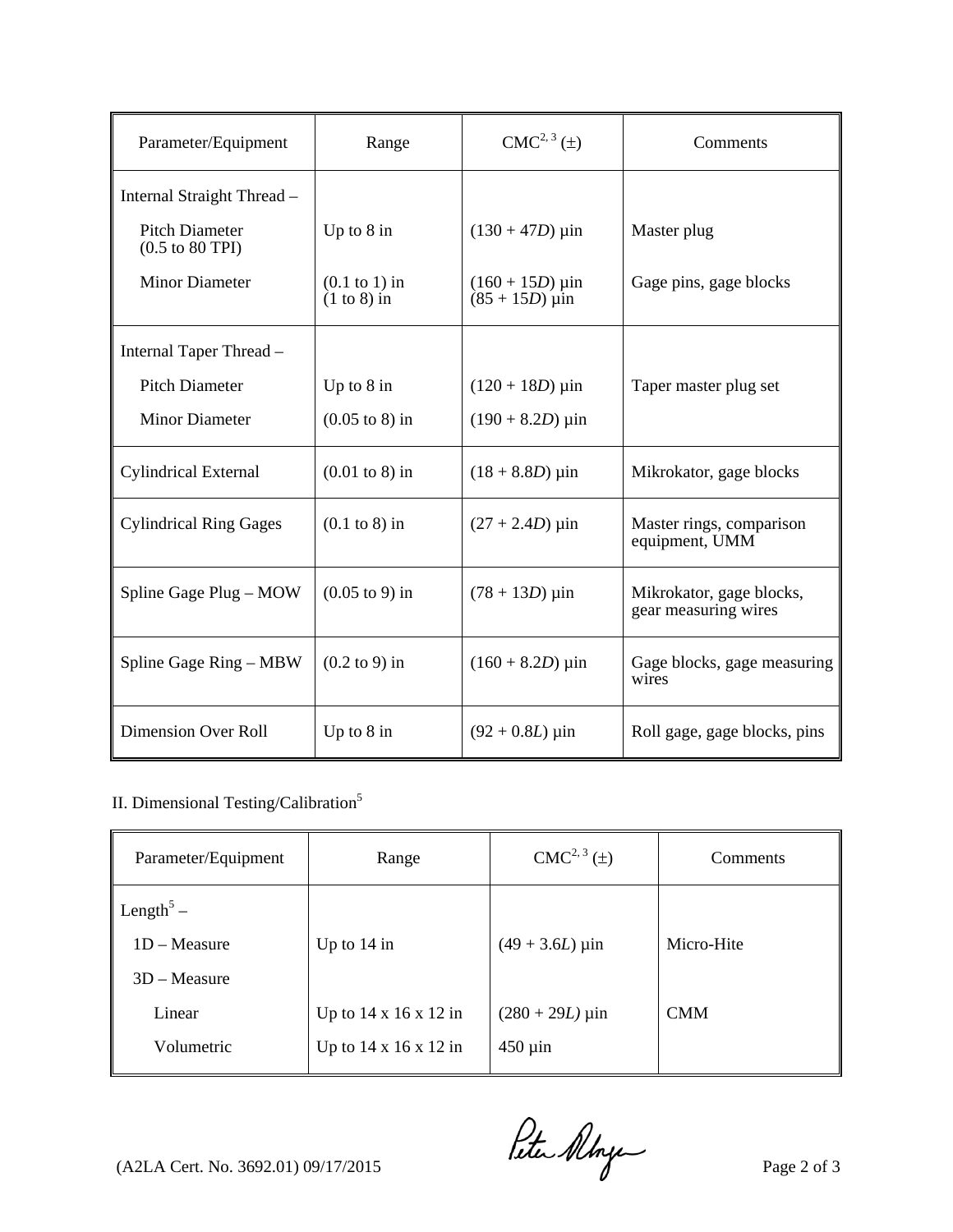\_\_\_\_\_\_\_\_\_\_\_\_\_\_\_\_\_\_\_\_\_\_\_\_\_\_\_\_\_\_\_\_

 $3$  In the statement of CMC, *D* is the diameter in inches and *L* is the length in inches.

- <sup>4</sup> "Supermicrometer" is a registered trademark with a last listed owner of Pratt & Whitney Measurement Systems, Inc., Connecticut U.S.A.
- 5 This laboratory meets *R205 Specific Requirements: Calibration Laboratory Accreditation Program*  for the types of dimensional tests listed above and is considered equivalent to that of a calibration.

 $($ A2LA Cert. No. 3692.01) 09/17/2015  $\mu$   $\mu$ 

<sup>&</sup>lt;sup>1</sup> This laboratory offers commercial calibration service and field calibration service.

 $2^2$  Calibration and Measurement Capability Uncertainty (CMC) is the smallest uncertainty of measurement that a laboratory can achieve within its scope of accreditation when performing more or less routine calibrations of nearly ideal measurement standards or nearly ideal measuring equipment. CMCs represent expanded uncertainties expressed at approximately the 95 % level of confidence, usually using a coverage factor of  $k = 2$ . The actual measurement uncertainty of a specific calibration performed by the laboratory may be greater than the CMC due to the behavior of the customer's device and to influences from the circumstances of the specific calibration.